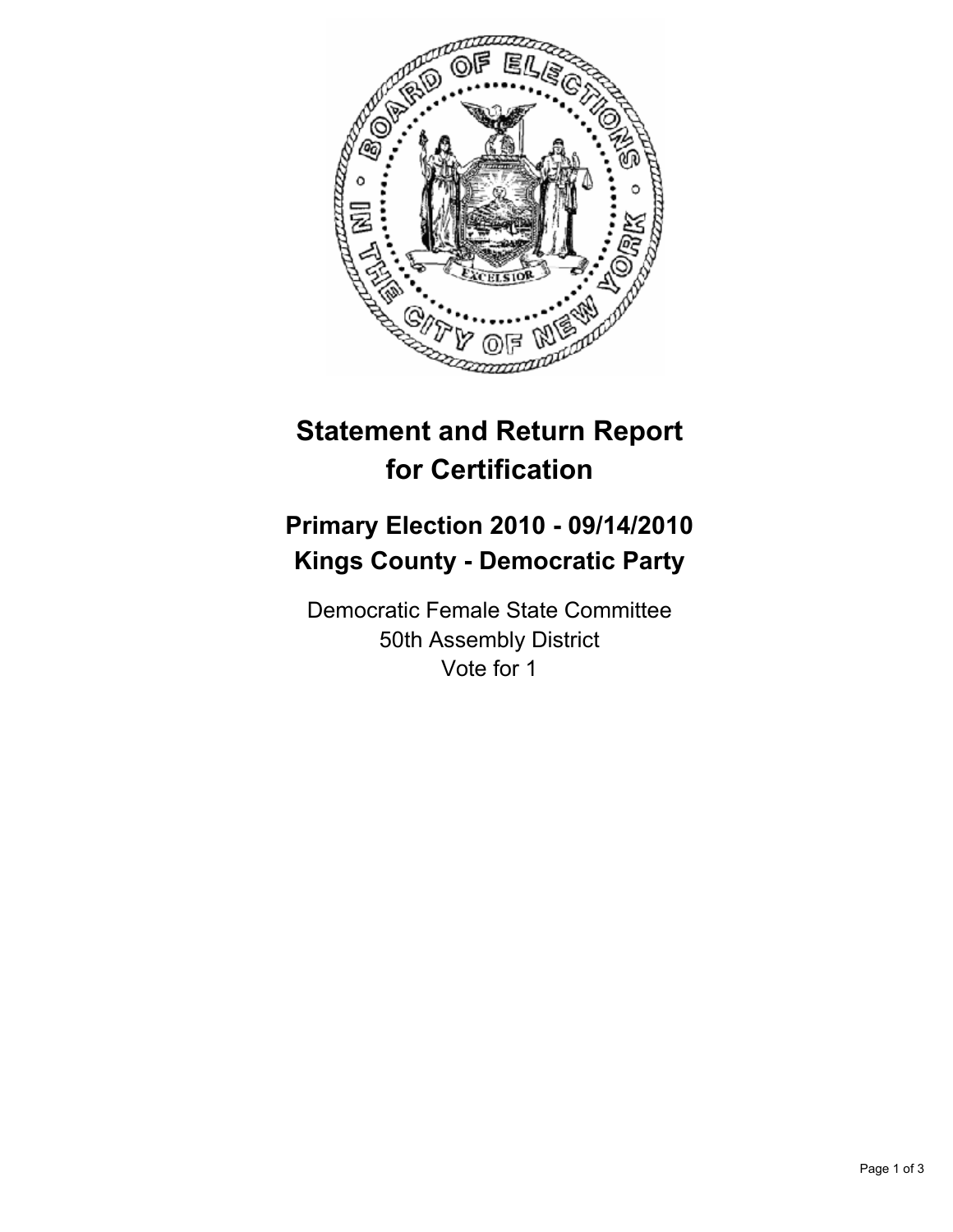

## **Assembly District 50**

| <b>PUBLIC COUNTER</b>           | 8,187 |
|---------------------------------|-------|
| <b>EMERGENCY</b>                | 143   |
| ABSENTEE/MILITARY               | 106   |
| <b>AFFIDAVIT</b>                | 112   |
| <b>LINDA MINUCCI</b>            | 3,213 |
| JASMINE D VELAZQUEZ             | 1,171 |
| <b>CATHERINE ZIDAR</b>          | 2,745 |
| DIANA MEDINA (WRITE-IN)         | 1     |
| EVA RUIZ (WRITE-IN)             | 1     |
| JASMIN VARQAS (WRITE-IN)        | 1     |
| KEVIN POWELL (WRITE-IN)         | 1     |
| MARISA MCCORMICK (WRITE-IN)     | 1     |
| MARY KASLOW (WRITE-IN)          | 1     |
| MORAL (WRITE-IN)                | 5     |
| <b>OLANIKE ALABI (WRITE-IN)</b> | 1     |
| RENEE COLLEYMORE (WRITE-IN)     | 1     |
| RENEE COLLYMORE (WRITE-IN)      | 1     |
| RON PAUL (WRITE-IN)             | 1     |
| TANISHA LYNCH (WRITE-IN)        | 1     |
| ZIOAR KATE (WRITE-IN)           | 1     |
| <b>Total Votes</b>              | 7,146 |